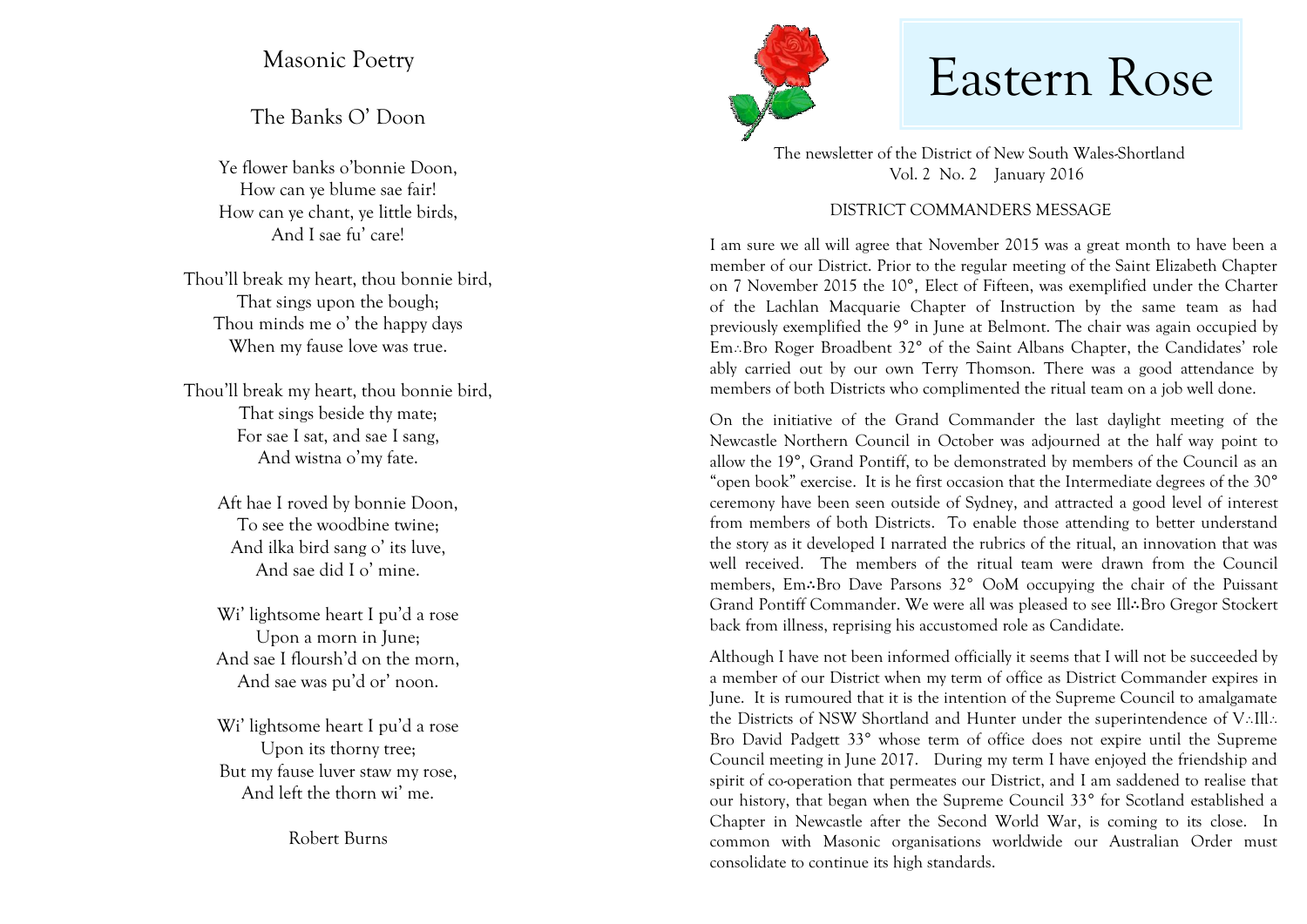## Tenth degree "Elect of Fifteen"







The Ninth and Tenth degrees superficially are concerned with the bringing to justice of the three Ruffians.

In the Ninth degree King Solomon dispatches a party of nine under the guidance of an "Unknown", we are given no clue as to his identity other than that he is a shepherd. The tracing boards of the XVlll century depicts this "unknown" as a dog. A symbolism that is found in many quarters, e.g. the story of Tobias and the angel Raphael in the Apocryphal Book of Tobit, in which Tobias is accompanied by a dog, and the dog in the "Great Journey" of Yudhishthira preserved in the Mahabharata.

This party succeeds only in discovering the third Ruffian, hiding in a cave near Joppa. In the struggle to avoid arrest he is killed by Joabert (the candidate), who takes the Ruffians head back to Jerusalem as evidence that one of the villains has been accounted for. Solomon had given strict orders that the men were to be brought to Jerusalem alive in order that they might be properly tried. Joabert's disobedience resulted in his own condemnation to death. However, his plea that he had acted in self-defence was accepted and he was received as a Master Elect of Nine.

Owing to one of the words occurring in the legend these degrees have become known as the "Vengeance Degrees". This term is apt to give rise to the misconception that summary vengeance was inflicted, and to obscure the underlying moral…"Vengeance is mine sayeth the Lord".

A second party, consisting of fifteen, is sent in the Tenth degree to investigate a report that two strangers had recently been seen in the neighbourhood of Gath. This expedition met with success, for Zerbal (the Captain of the Guard) and Benaiah (the Candidate) recognise the other two ruffians working in the quarry in the hill country. They offer no resistance and are carried back to Jerusalem, where they are tried, found guilty, and pay the penalty of their Obligations; after which they are decapitated, and their heads, together with that of the third ruffian, are exposed on the South, West and East gates of the city.

In both degrees the Chapter meets in King Solomon's palace.

The symbolic age of the Elect of Nine is 8 years and 1 year Perfect; no age is mentioned for the Elect of Fifteen, but three times 5 years would be appropriate.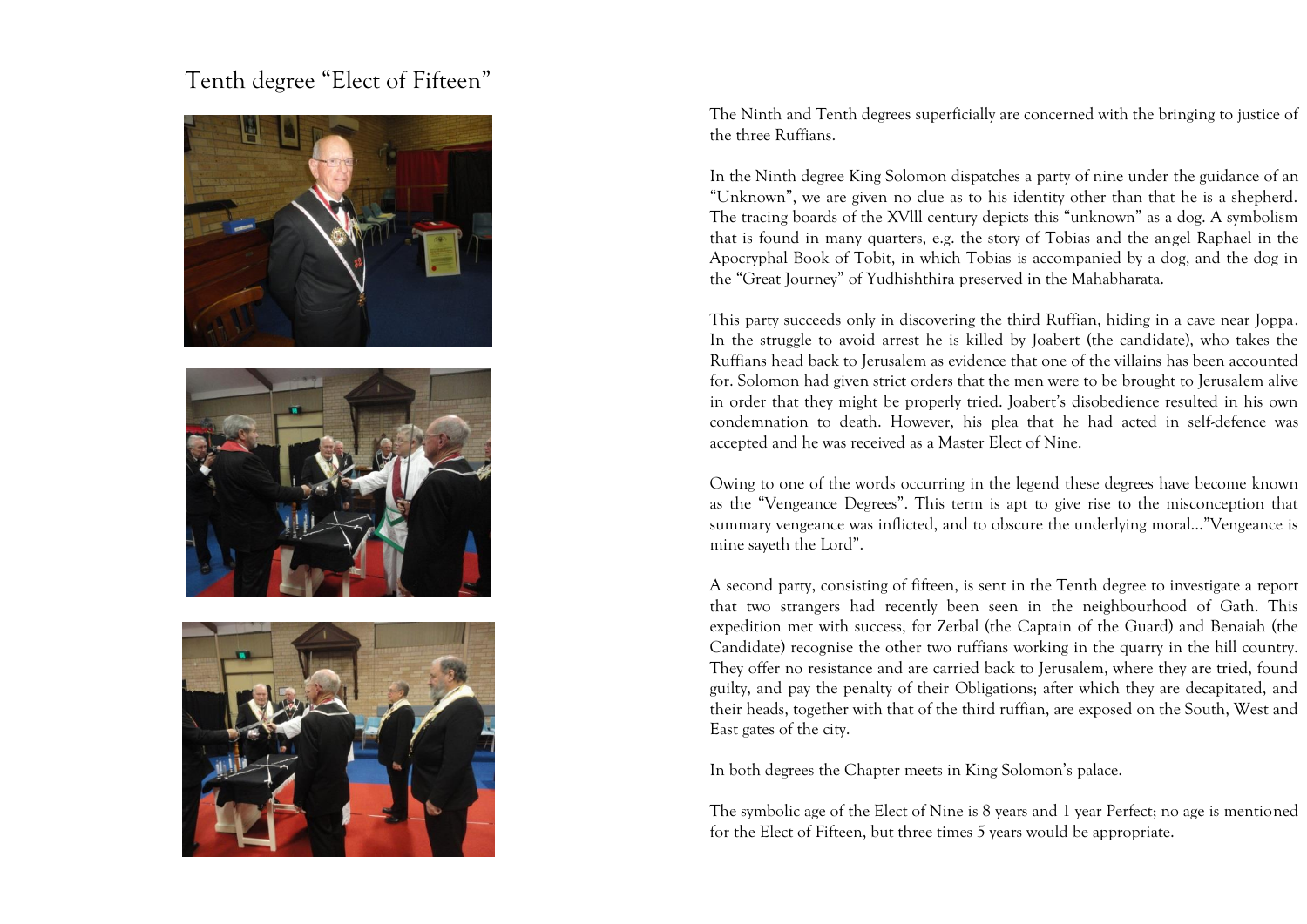Nineteenth degree Grand Pontiff "From this Degree we learn that to conquer ignorance and evil, we must solicit Divine help."





 Seated to the left of the Illustrious Grand Commander "prepared for action" at the Council meeting are Immediate Past Grand Commander Em∴Bro Peter Groves 31°OoM Grand Orator Ill: Bro Kevin Short Deputy Grand Commander Em∴Bro Bill Bagnall 31°CoM



Our two District Commanders at ease enjoying a quiet moment at the Council Meeting.

V: Ill: Bro David Padgett 33° District of NSW Hunter and V.Ill.Bro Ted Oldfield 33° District of NSW Shortland